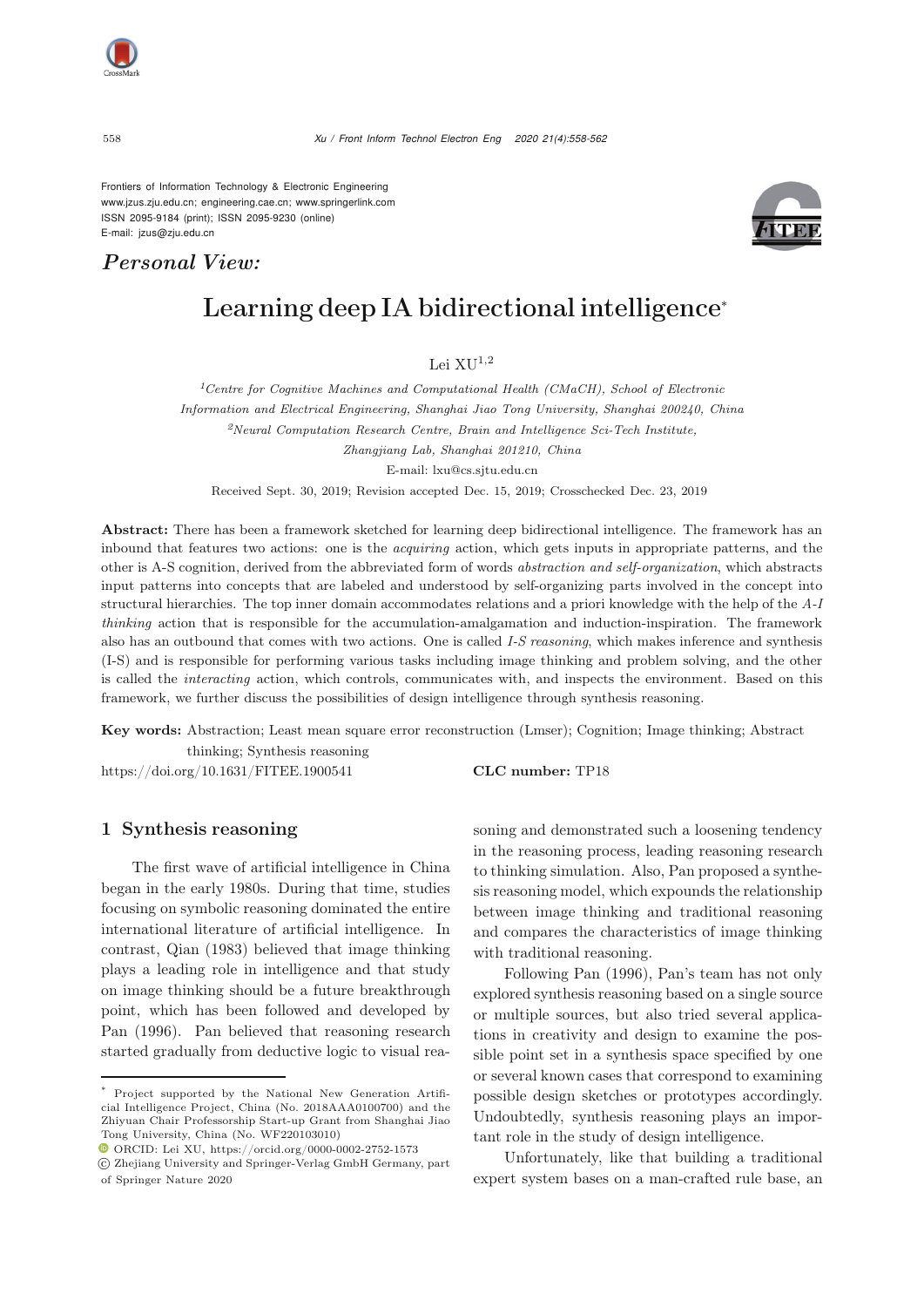implementation of [Pan](#page-4-1) [\(1996\)](#page-4-1) relies on a synthesis space specified by man-crafted sources, parts, structures, and fields, which hinders the further development and applications. Nowadays, such a direction may be reactivated by recent advances on bidirectional deep learning.

Here we outline a proposal for learning deep yIng-yAng bidirectional intelligence (IA-BI) that performs cognition and problem solving with image thinking, abstract thinking, and creative thinking, with further details referred to a recent overview in [Xu](#page-4-2) [\(2019b\)](#page-4-2). The subsequent two sections briefly summarize and elaborate this deep IA-BI as illustrated in Fig. [1,](#page-1-0) echoing the views of [Qian](#page-4-0) [\(1983](#page-4-0)) and developing synthesis reasoning such that the synthesis space is learned from data, and reasoning is driven by data or cause, or both.

## 2 A-S cognition and image thinking

We begin by observing Fig. [1c](#page-1-0). After doing the action of *acquiring* information from data to form a vector or image *X*, we perform the action of *abstrac-* *tion and self-organization* that abstracts *X* into a much compressed code via a deep neural network by supervised learning based on a set of paired samples of *X*.

In the inner coding domain (shortly, I-domain), the code is either a label  $v_i$  that denotes a pattern, a class, a concept, or a number of attributes  $Y_i = [y_i^{(1)}, y_i^{(2)}, \dots, y_i^{(m)}]$ <sup>T</sup> that describe the pattern, class, and concept as a preliminary cognition. Also, as suggested in [Xu](#page-4-3) [\(2019a](#page-4-3)), there may be an icon or primitive as the third coding type that encodes the structural and topological property of *X*. However, aiming at merely an abstraction mapping, such a top-down supervised learning just performs a preliminary cognition.

Another preliminary function of cognition comes from a bottom-up unsupervised learning as il-lustrated in Fig. [1d](#page-1-0), which cascades  $X \to Y$  with an inverting or inferring mapping  $Y \to X$  (I-mapping, for short) to generate one  $\hat{X}$  as a reconstruction of *X*, such that  $X \to Y \to \hat{X}$  approximates an identical mapping. One earliest example is the autoencoder (AE) proposed by [Ballard](#page-4-4) [\(1987](#page-4-4)) that cascades



<span id="page-1-0"></span>Fig. 1 Deep yIng-yAng bidirectional intelligence (IA-BI)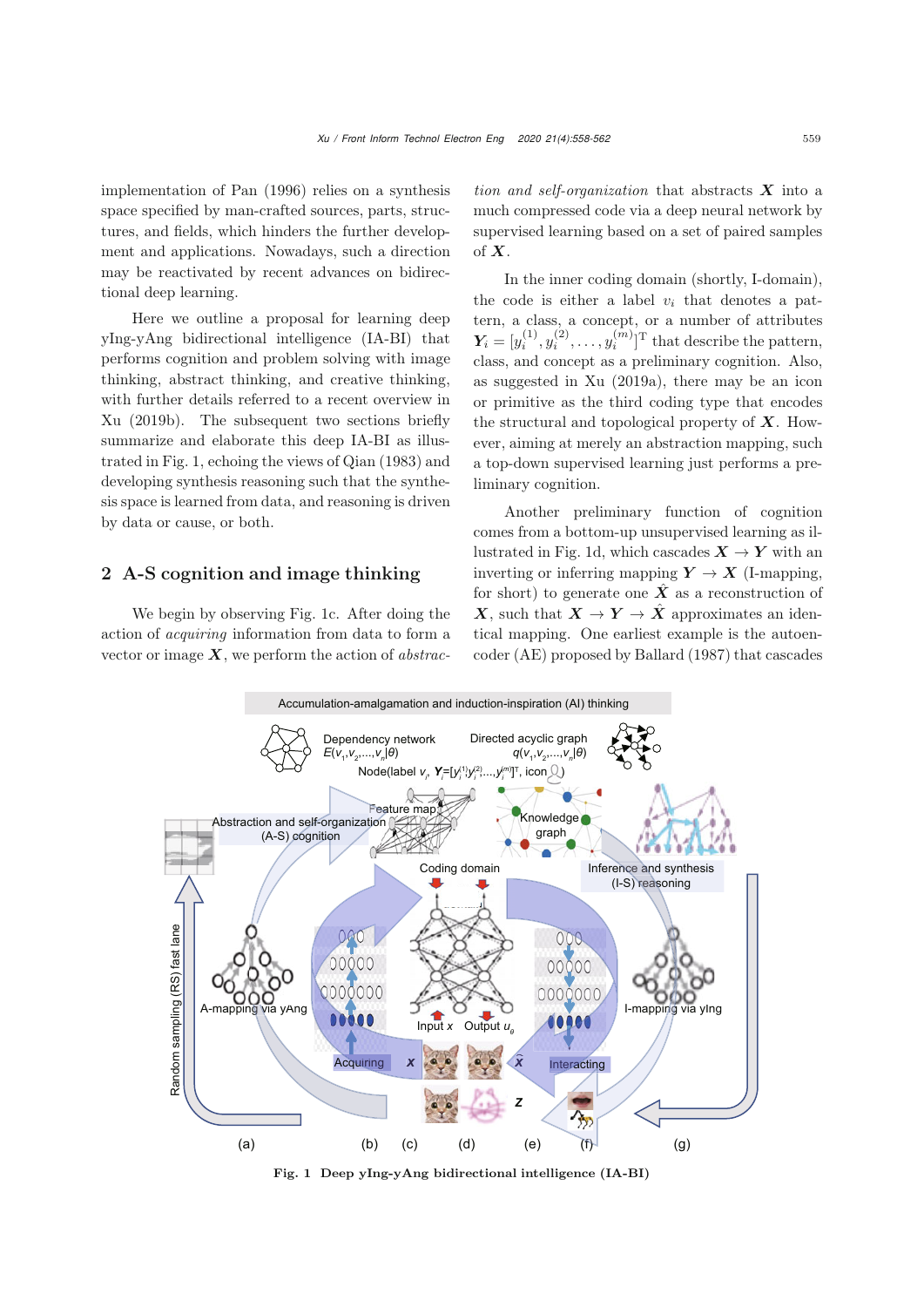two networks in a same architecture as illustrated in Figs. [1c](#page-1-0) and [1e](#page-1-0), in which all unknown parameters are determined by the least mean square error (MSE)  $E\|\boldsymbol{X}-\hat{\boldsymbol{X}}\|^2$ . Here, this unsupervised learning perceives  $X$  by a much compressed code  $Y$ .

Initially proposed by [Xu](#page-4-5) [\(1991,](#page-4-5) [1993](#page-4-6)), the least mean square error reconstruction (Lmser) selforganization overlaps the two networks in Figs. [1c](#page-1-0) and [1e](#page-1-0) into the one at the center of Fig. [1d](#page-1-0), making the situation significantly different.

As illustrated in Fig. [2a](#page-2-0), one layer Lmser performs self-organization [\(Xu](#page-4-5), [1991](#page-4-5), [1993](#page-4-6)) such that the downward reconstruction  $u_{\theta}$  approximates the input  $x$ , the weights of each unit learn a feature template that detects a particular orientation, and the upward mapping performs independent component analysis (ICA), i.e., making the upper layer units become mutually independent.



<span id="page-2-0"></span>Fig. 2 Lmser facilitates to form concept hierarchies

Recalling Sections 5(b) and 5(c) of [Xu](#page-4-5) [\(1991\)](#page-4-5), it was also speculated that multilayer Lmser selforganization makes the higher layers develop into templates of higher-order features, while the top layer forms certain concepts, which was echoed and further developed in [Hinton and Salakhutdinov](#page-4-7) [\(2006](#page-4-7)). As illustrated in Fig. [2b](#page-2-0), they experimentally showed multilayer developments of feature templates by stacked restricted Boltzmann machines (RBMs) that are quite similar to those of Lmser, with details refer[red](#page-4-8) [to](#page-4-8) [Fig.](#page-4-8) [4](#page-4-8) [in](#page-4-8) [Xu](#page-4-2) [\(2019b](#page-4-2)[\).](#page-4-8) [Subsequently,](#page-4-8) Le et al. [\(2011\)](#page-4-8) found that the head and cat face emerge via their computation in Google.

Following the well-known feature detection theory by [Hubel and Wiesel](#page-4-9) [\(1962](#page-4-9)), it is understood that a concept is an organized hierarchy of parts or components that form the concepts, as illustrated in Fig. [2d](#page-2-0). The promising nature of such a hierarchy is that the son nodes become independent once their common father node is given. Thus, as the supervision propagates from the top down to the bottom, parts or components become mutually independent layer by layer. Unfortunately, supervised learning by back-propagation cannot enable this nature.

Promisingly, it follows from ICA, which is illustrated in Fig. [2a](#page-2-0), that a multilayer Lmser selforganization attempts to make units per layer become mutually independent from the bottom up layer by layer, thus making concepts or components become easier to organize. Together, the bottom-up Lmser self-organization facilitates in forming such hierarchies, while the top-down supervised learning helps reallocate the hierarchies such that common subtrees become effectively shared, as illustrated in Fig. [2d](#page-2-0).

Moreover, the overlap of two networks in Figs. [1c](#page-1-0) and [1e](#page-1-0) into the one at the center of Fig. [1d](#page-1-0) also results in several duality natures and favorable characteristics, featuring not only skip connections like those recently popularized U-Net, ResNet, and DenseNet, but also feedback connections like those in recurrent networks. Refer to Section 2 of [Xu](#page-4-2) [\(2019b](#page-4-2)) for further details.

Furthermore, as suggested in [Xu](#page-4-3) [\(2019a\)](#page-4-3), a random sampling (RS) fast lane, as illustrated in Fig. [1a](#page-1-0), obtains information by RS from the input pattern and quickly delivers it to a higher or top layer to form samples of low-resolution images, in which some large-scale feature or topological nature can be cognized and then propagated downward as attention to coordinate the bottom-up self-organization.

Targeting at minimizing  $E||\boldsymbol{X} - \hat{\boldsymbol{X}}||^2$ , both AE and Lmser have not considered a priori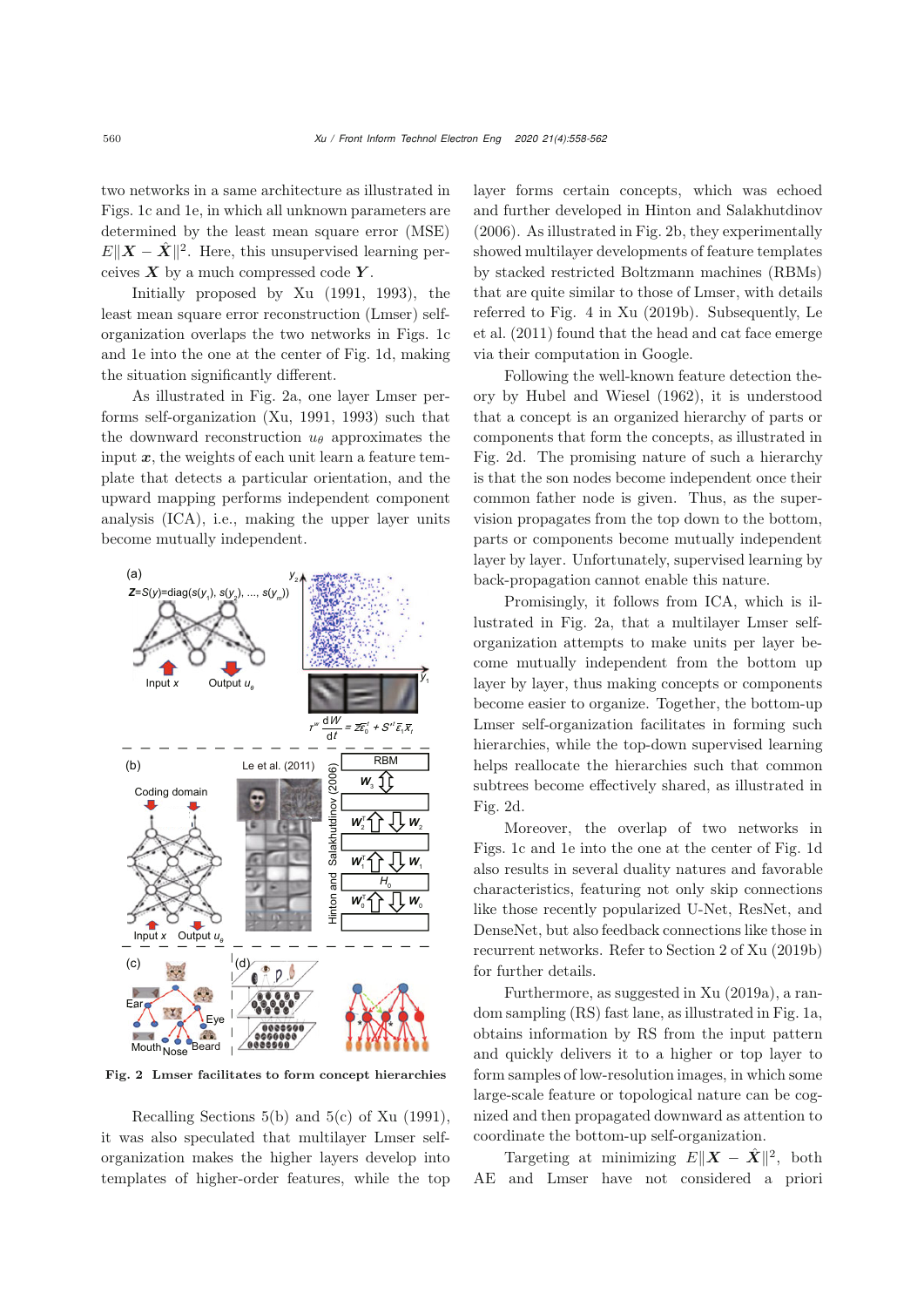knowledge about  $Y$  that is typically described by a distribution  $q(Y)$  in the I-domain. Denoting the I-mapping generally by  $q(X|Y)$ , the task of reconstructing  $\boldsymbol{X}$  is made by the maximum like- $\text{lihood (ML) on } q(\boldsymbol{X}) = \int q(\boldsymbol{X}|\boldsymbol{Y})q(\boldsymbol{Y})d\boldsymbol{Y}, \text{ to-}$ ward which the A-mapping needs to be its posterior  $p(Y|X) = q(X|Y)q(Y)/q(X)$  that is often computationally intractable. Proposed by [Dayan et al.](#page-4-10) [\(1995](#page-4-10)), the Helmholtz machine and variational learning approximate ML by a  $p(Y|X)$  in a prespecified structure.

About the same period, [Xu](#page-4-11) [\(1995](#page-4-11)) proposed Bayesian Ying-Yang (BYY) learning that considers either best matching or harmony between two different models of the joint distribution of *X* and *Y* . One is  $q(X|Y)q(Y)$ , and the other is  $p(Y|X)p(X)$ with  $p(X)$  for the samples of X from the actual world or shortly A-domain. Following the ancient yIng-yAng (IA) philosophy ("Ying" is spelled "Yin" in the current Chinese Pin Yin system that could be backtracked over 400 years from the initiatives of M. Ricci and N. Trigault. However, the length of "Yin" loses its harmony with Yang; thus, "Ying" is preferred since 1995 [\(Xu](#page-4-11), [1995\)](#page-4-11).), a visible domain is called the yAng domain, while the invisible domain is called the yIng domain, which both coincide with the A-domain and I-domain, respectively. Also, an I-mapping from an inner DNA to a real body coincides with the role of a yIng animal, and an A-mapping from a real body to an inner DNA coincides with the role of a yAng animal. With  $q(X|Y)$ for the I-mapping and  $p(Y|X)$  for the A-mapping, BYY learning also shares with the basic spirit of the ancient Chinese IA concept. Readers are referred to [Xu](#page-4-11) [\(1995](#page-4-11), [2010\)](#page-4-12) for details about BYY learning and to Section 3 of [Xu](#page-4-2) [\(2019b\)](#page-4-2) for its relations to ML and variational learning.

Generally, a joint implementation of I-mapping and A-mapping may be extended to  $X \to Y \to$  $[X, Z]$  that performs various transformations from one pattern  $\boldsymbol{X}$  to the other  $\boldsymbol{Z}$ , as illustrated at the bottom row in Fig. [1d](#page-1-0), such as image to image, language to language, text to image, text to sketch, sketch to image, 2D image to 3D image, image to sentence, music to dance, and past to future, all of which are examples of image thinking, echo the views of [Qian](#page-4-0) [\(1983\)](#page-4-0), and share with the main features of synthesis reasoning by [Pan](#page-4-1) [\(1996\)](#page-4-1).

### 3 I-S reasoning vs. synthesis reasoning

Image thinking is characterized by simultaneously implementing A-mapping and I-mapping, while I-mapping is identified by performing either a statistical inference  $Y \to Z$  holistically via a neural network or a synthesis reasoning that synthesizes *Z* from *Y* according to the hierarchical structures learned for A-S cognition, but inversely along the outward direction. Accordingly, we abbreviate the term of such an inference and synthesis (I-S) process into *I-S reasoning*. Also, instead of outputting the pattern *Z*, the process may perform sequential decision with  $Z$  consisting of a sequence of a label  $z_t$  that indicates each choice. Alternatively, the process may produce a reasoning tree that proves a statement.

This *I-S reasoning* action is followed by the *interacting* action, which not only controls and communicates with the counterparts in the external world, but also examines whether outcomes are good enough. Also, communication may directly come from A-I thinking through a shortcut, as illustrated in Fig. [1g](#page-1-0).

This I-S reasoning action is driven either directly by the outcomes of A-S cognition for performing the mapping  $X \to Y \to [\hat{X}, Z]$  or indirectly via the inner I-domain that accommodates relations and a priori knowledge, featured by an integrated action named A-I thinking that makes accumulationamalgamation and induction-inspiration (A-I), as illustrated on the top of Fig. [1.](#page-1-0) Specifically, evidence is accumulated to enhance or weaken the outcomes of cognition. Also, cognitions and common knowledge (e.g., feature map and knowledge graph) are amalgamated or united to form new concepts and analyze dependence among nodes. Moreover, accumulationamalgamation may incur induction that discovers causal relations to obtain a directed acyclic graph (DAG). Occasionally, there are certain inspirations that may emerge to drive *I-S reasoning*.

This *I-S reasoning* action provides opportunities and possibilities of reactivating the study on synthesis reasoning. In sequel, we give some discussions related to both large- and small-sized samples.

In a circumstance of a large number of samples about cases involved in a design task, we obtain a learned deep IA-BI system as illustrated in Fig. [1,](#page-1-0) in which the I-domain acts as the synthesis space considered in [Pan](#page-4-1) [\(1996](#page-4-1)), while the synthesis function  $SS(x, y, z)$  given by Definition 3 in [Pan](#page-4-1) [\(1996](#page-4-1)) is